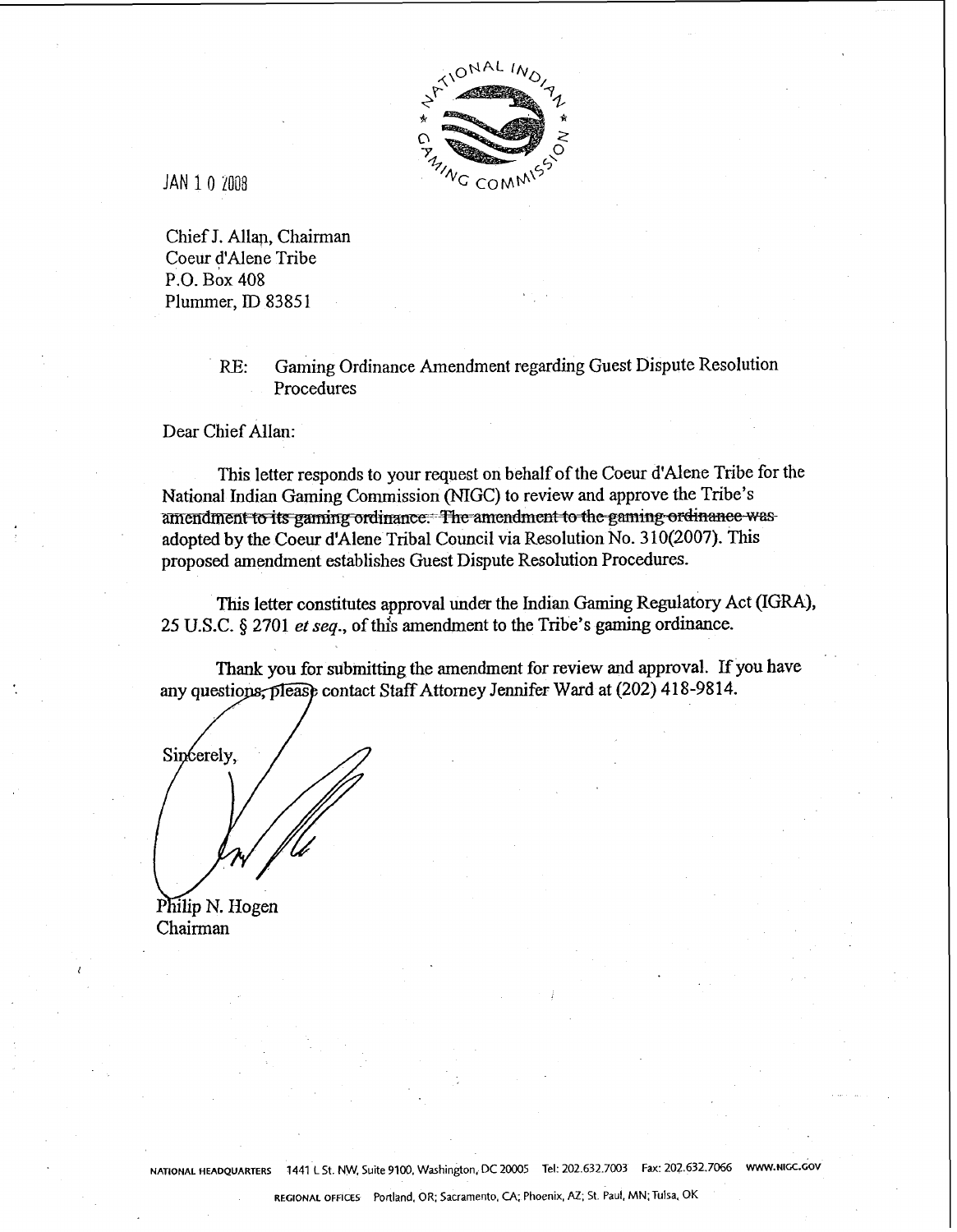0CT 19 2007

## **LAW AND ORDER/LEGAL AFFAIRS AMEND TRIBAL CODE, CHAPTER 30, TO ADD TO SECTION 30-5.01 SECTION (Q)**

## **AND ADD SECTION 30-15.01 CD'A RESOLUTION 310** ( **2007)**

**WHEREAS,** the Coeur d'Alene Tribal Council has been empowered to act for and on behalf of the Coeur d'Alene Tribe pursuant to the revised Constitution and By-Laws adopted by the Coeur d' Alene Tribe by referendum November 10, 1984, and approved by the Secretary of the Interior, Bureau of Indian Affairs, December 21, 1984; and

**WHEREAS,** the Coeur d'Alene Tribal Council has a responsibility for Tribal Health, Welfare, economic development and natural resources; and

**WHEREAS,** the Coeur d'Alene Tribal Council has the authority to change its Code regarding disputes between gaming enterprises operating under Chapter 30 and the customers of those gaming enterprises; and

**NOW THEREFORE, BE IT RESOLVED,** that the Coeur d'Alene Tribal Council hereby approves the Amendment to the Tribal Code, **Chapter 30, Coeur d'Alene Tribal Charitable Gaming Code, to add to Section 30-5.01 section (Q) and to add new: Section 30-15.01 Guest Dispute Resolution Procedures** to read as follows: **NOW THEREFORE, BE IT RES**<br>approves the Amendment to the Tril<br>Gaming Code, to add to Section 3<br>Guest Dispute Resolution Procedu<br>30-5.01 Powers and Duties of the Board<br>Insert: (Q) Ensure that procedures

*Insert:* 

**(O)** Ensure that procedures governing the resolution of disputes, complaints and concerns raised by guests or customers of the gaming enterprise are promulgated and implemented.

*Insert:* 

**30-15.01 Guest Dispute Resolution Procedures** 

**All gamin^ enterprises licensed and regulated by the Board shall create and implement procedures for**  resolving disputes, complaints and concerns raised by guests of the gaming enterprise.

**BE IT FUTHER RESOLVED, that the Amendment to the Tribal Code shall take effect upon the signing of the Resolution.** 

## **CERTIFICATION**

**The foregoing resolution was adopted at a meeting of the Coeur d'Alene Tribal Council held at the Tribal Administration Building, 850 A Street, Plummer, Idaho on August 23,2007, with the required quorum present by a vote of 5 FOR 0 AGAINST** 

**J. ALLAN. CHAIRMAN COEUR D'ALENE TRIBAL COUNCIL COEUR-D'ALENE TRIBAL COUNCIL** 

NORMA J. LOUIE, SECRETARY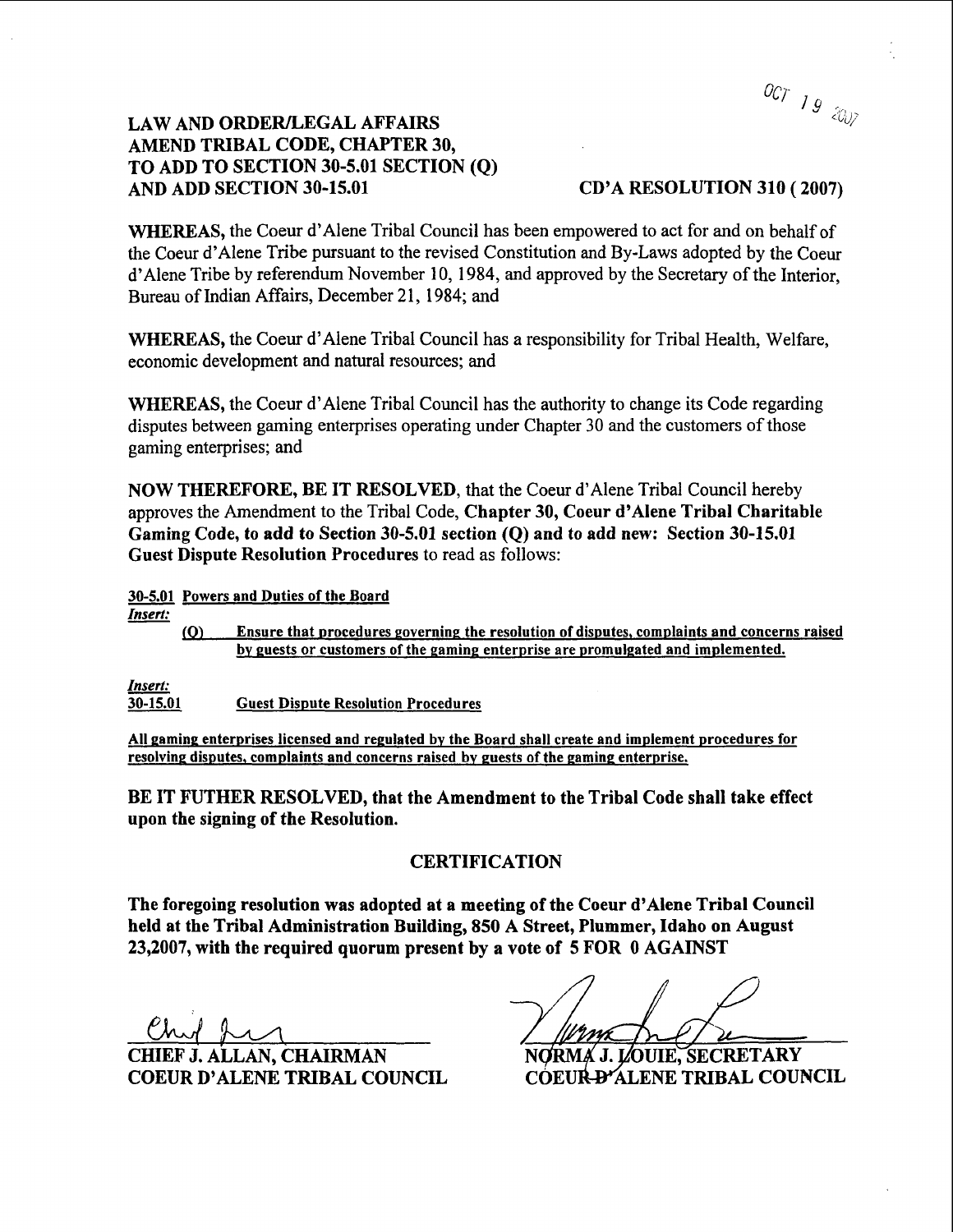## **GUEST DISPUTE RESOLUTION PROCEDURE**<sup>1</sup>

- 1. The CCRH strives for unparalleled guest service at all times and intends for these procedures to ensure that all guest disputes are fairly and successfully resolved.
- 2. All guest disputes are to be investigated by the manager in charge of the department in which the dispute occurs at the time of the dispute (the "Investigating Manager"). The Investigating Manager may interview employees, guests, or vendors, and may consult with any departments necessary to allow him or her to develop an accurate narrative and chronology of events.
- 3. Procedure for Investigating Machine Complaints
	- a. Ask the guest to go with you to a quiet area, off the casino floor, where you both can talk about the dispute.
	- b. The first and most important step in resolving any guest complaint is to listen carefully to the guest's complaint. Careful and active listening to the guest's complaint includes just that: listening. Allow the guest to tell you exactly what their complaint is, and don't interrupt their complaint.
	- c. When the guest has told you exactly what their complaint is, in as much detail as they want, simply verify with the guest the elements of their complaint by asking if you understand their complaint.
	- d. When the guest has fully explained his or her complaint to you, ask the guest to write down the facts of the situation as they see them. This will allow both sides to understand exactly what the complaint is about, and will allow for easy reference at a later date.
	- e. The Investigating Manager will then take the following steps:
		- i. Call Information Services ("IS") personnel to verify that the ACRES system was functioning properly at the time of the dispute.
		- ii. Call the on-duty Bench Technician to verify that machine was not malfunctioning. If a malfunction is found, remind the guest that, as stated on the face of all gaming machines, "malfunctions void all pays and plays." Proceed to restore the guest's credits on the machine to the amount present when the machine malfunctioned.
		- iii. Propose a resolution to the guest which is fair and adequate in light of the facts of the situation, both as understood by the guest and as understood by the Investigating Manager.

<sup>&</sup>lt;sup>1</sup> Effective September 21, 2007.